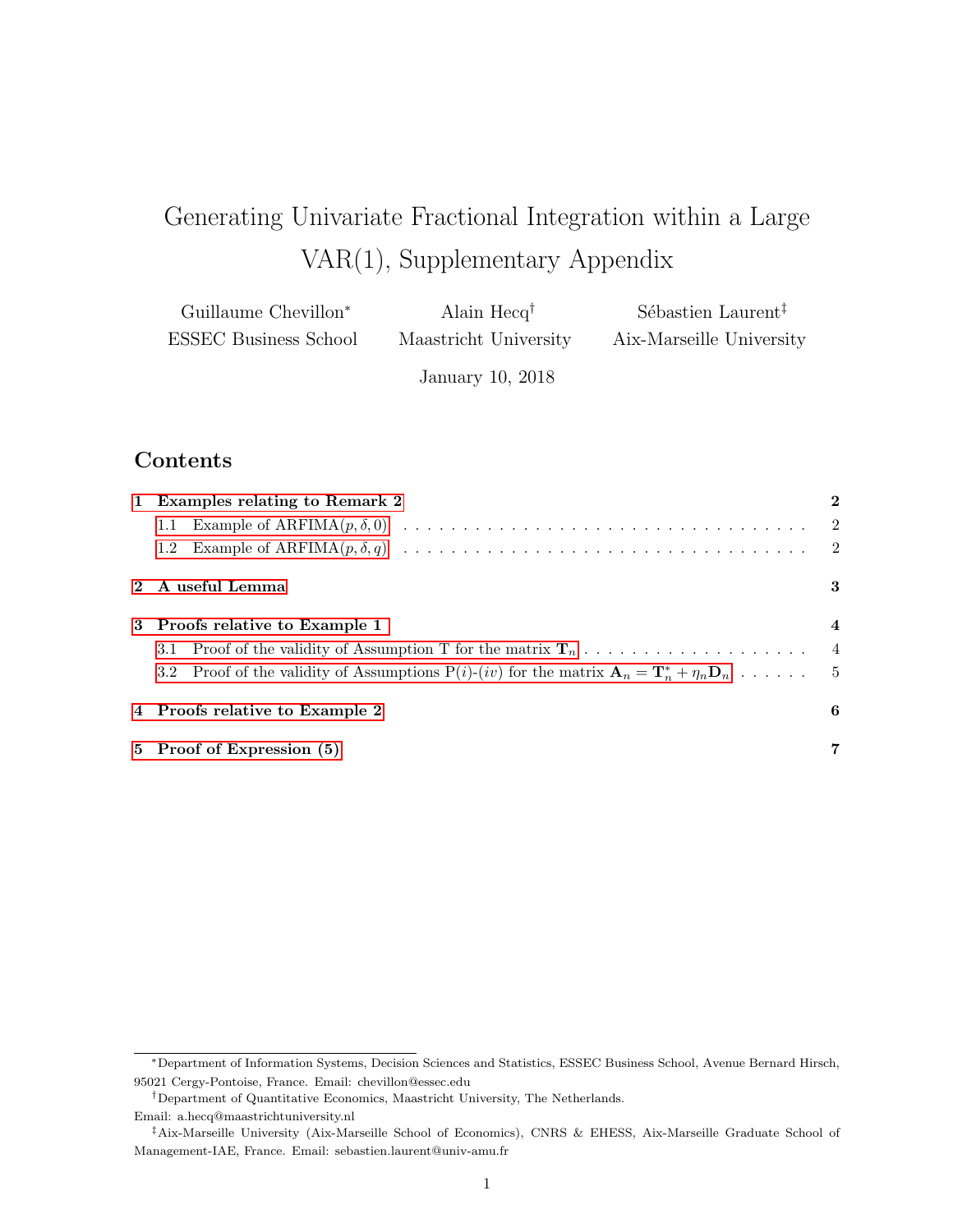## <span id="page-1-0"></span>1 Examples relating to Remark 2

### <span id="page-1-1"></span>1.1 Example of ARFIMA $(p, \delta, 0)$

Consider  $y_t$  such that  $\mathbf{F}_n(L) y_t = x_t$ , with

$$
\mathbf{F}_n(L) = \mathbf{I}_n - \begin{bmatrix} a & 0 & \mathbf{0}'_{n-2} \\ b & c & \mathbf{e}' \\ \mathbf{d} & \mathbf{0}_{n-2} & \mathbf{0}_{(n-2)\times(n-2)} \end{bmatrix} L,
$$

where a, b, c are scalar, e and d denote vectors of dimension  $(n-2)$ , and  $\mathbf{0}_{n-2}$  is a vector of zeros of dimension  $(n-2)$ . The FER is

$$
(1 - aL) (1 - cL) \mathbf{y}_t = \begin{bmatrix} 1 - cL & 0 & \mathbf{0}_{1 \times (n-2)} \\ (b - \mathbf{e}'\mathbf{d}L) L & 1 - cL & (1 - aL) L\mathbf{e}' \\ (1 - cL) L\mathbf{d} & \mathbf{0}_{(n-2) \times 1} & (1 - aL) (1 - cL) \mathbf{I}_{n-2} \end{bmatrix} \mathbf{x}_t
$$

so for  $j = 1$ ,  $(1 - aL)(1 - cL)y_{1t} = (1 - cL)x_{1t}$ , i.e. cancelling the common factor  $(1 - aL)y_{1t} = x_{1t}$ . As  $n \to \infty$ , under the assumptions of Theorem 1 with  $j = 1$ ,

$$
(1 - aL) y_{1t} \stackrel{L}{\to} \Delta^{-\delta} \epsilon_{1t}.
$$

This example generalizes to

$$
\mathbf{F}_n(L) = \mathbf{I}_n - \begin{bmatrix} a & \mathbf{0}_{1 \times (n-1)} \\ \mathbf{b}_{(n-1) \times 1} & \mathbf{C}_{(n-1) \times (n-1)} \end{bmatrix} L
$$

which yields an asymptotic ARFIMA(1,  $\delta$ , 0) for  $y_{1t}$ .

### <span id="page-1-2"></span>1.2 Example of ARFIMA $(p, \delta, q)$

Let  $\mathbf{F}_n(L) \mathbf{y}_t = \mathbf{x}_t$  and assume

$$
\mathbf{F}_n(L) = \begin{bmatrix} h(L) & 1 & \mathbf{0}_{n-2}' \\ -\alpha(L) + h(L)\beta(L) & \beta(L) & \mathbf{0}_{n-2}' \\ \mathbf{0}_{n-2} & \mathbf{0}_{n-2} & \mathbf{I}_{n-2} \end{bmatrix},
$$

where  $\mathbf{0}_{n-2}$  denotes a vector of zeros of dimension  $(n-2)$ ,  $\alpha(L)$  and  $\beta(L)$  are invertible scalar polynomials of fixed orders p and q with no common roots,  $h(L)$  denotes a scalar polynomial. Using the FER for  $y_t$ , we obtain

$$
\alpha(L)\mathbf{y}_{t} = \begin{bmatrix} \beta(L) & 1 & \mathbf{0}_{n-2}' \\ -\alpha(L) + h(L) \beta(L) & h(L) & \mathbf{0}_{n-2}' \\ \mathbf{0}_{n-2} & \mathbf{0}_{n-2} & \alpha(L) \end{bmatrix} \mathbf{x}_{t}.
$$

Under the conditions of Theorem 1, with  $j = 1$ , and as  $n \to \infty$ ,  $x_{1t} \stackrel{L}{\to} \Delta^{-\delta} \epsilon_{1t}$  so  $z_t = y_{1t} - \alpha (L)^{-1} x_{2t}$ tends to a process solution to

$$
\alpha(L) z_t = \beta(L) \Delta^{-\delta} \epsilon_{1t},
$$

i.e. an ARFIMA $(p, \delta, q)$ .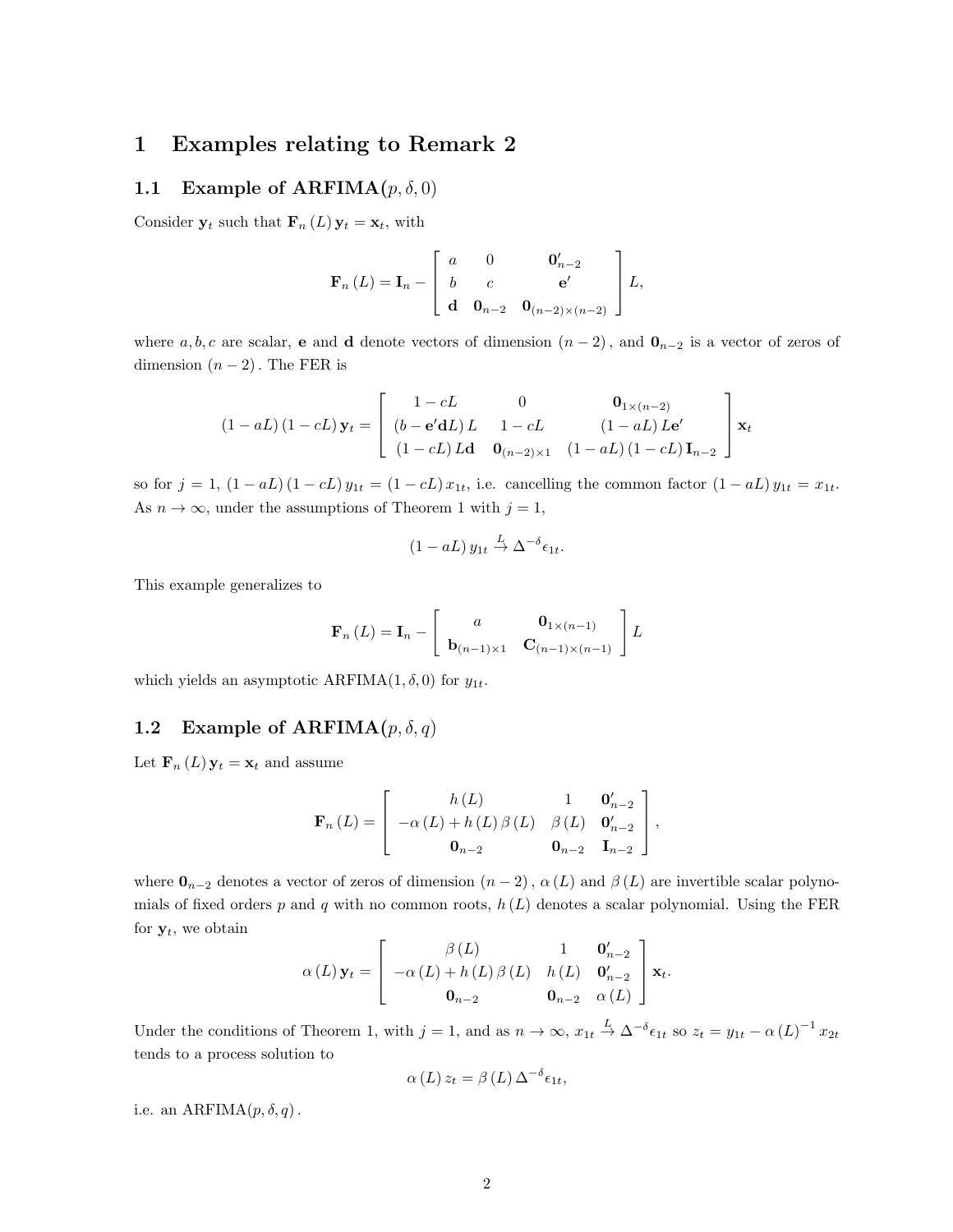# <span id="page-2-0"></span>2 A useful Lemma

In subsequent proofs, we use the following lemma.

**Lemma L** Under the assumptions of both Examples 1 and 2 and as  $n \to \infty$ , the coefficients of  $\mathbf{T}_n^*$ satisfy for all  $k, -n < k < n$ ,  $t_k^{*(n-1)} - t_k^{*(n)} \sim \frac{1}{n} t_k^{*(n)}$  $\binom{*(n)}{k}$  for all *n* such that  $(n-1)/4 \in \mathbb{N}$ .

*Proof.* Recall that  $t_k^{*(n)} = \text{Re}\left[\frac{1}{n}\sum_{\ell=0}^{n-1}g\left(\delta_n, e^{i\frac{2\pi\ell}{n}}\right)e^{-2i\pi\ell k/n}\right]$ , where Re [·] denotes the real part, so

$$
t_k^{*(n-1)} - t_k^{*(n)}
$$
  
=  $\frac{1}{n(n-1)}$  Re  $\left[ n \sum_{\ell=0}^{n-2} g\left(\delta_{n-1}, e^{i \frac{2\pi \ell}{n-1}}\right) e^{-2i\pi \ell k/(n-1)} - (n-1) \sum_{\ell=0}^{n-1} g\left(\delta_n, e^{i \frac{2\pi \ell}{n}}\right) e^{-2i\pi \ell k/n} \right]$   
=  $\frac{1}{n-1}$  Re  $\left[ \sum_{\ell=0}^{n-2} \left[ g\left(\delta_{n-1}, e^{i \frac{2\pi \ell}{n-1}}\right) e^{-2i\pi \ell k/(n-1)} - g\left(\delta_n, e^{i \frac{2\pi \ell}{n}}\right) e^{-2i\pi \ell k/n} \right] + \frac{1}{n(n-1)} \sum_{\ell=0}^{n-1} g\left(\delta_n, e^{i \frac{2\pi \ell}{n}}\right) e^{-2i\pi \ell k/n} - \frac{1}{n} g\left(\delta_n, e^{i \frac{2\pi (n-1)}{n}}\right) e^{-2i\pi (n-1)k/n} \right].$ 

Hence, as  $n^{-1} = (n-1)^{-1} (1 - n^{-1}),$ 

$$
t_k^{*(n-1)} - t_k^{*(n)}
$$
  
=  $\frac{1}{n-1}$  Re  $\left[ \sum_{\ell=0}^{n-2} \left[ g\left(\delta_{n-1}, e^{i\frac{2\pi\ell}{n-1}}\right) - g\left(\delta_n, e^{i\frac{2\pi\ell}{n}}\right) e^{2i\pi\ell k \frac{1}{n(n-1)}} \right] e^{-2i\pi\ell k/(n-1)} \right]$   
+  $\frac{1}{n-1} t_k^{*(n)} - \frac{1}{n}$  Re  $\left[ g\left(\delta_n, e^{i\frac{2\pi(n-1)}{n}}\right) e^{-2i\pi(n-1)k/n} \right].$ 

Recall the definition  $g\left(\delta, e^{i\omega}\right) = 1_{\{0 \le u < \pi\delta\}} + 1_{\left\{\pi\left(\frac{3}{2}-\delta\right) < u \le \frac{3\pi}{2}\right\}}$  for  $\omega = u \mod 2\pi \ge 0$ , so g is real, and

$$
g\left(\delta_n, e^{i\frac{2\pi\ell}{n}}\right) = 1_{\left\{0 \leq \frac{2\pi\ell}{n} < \pi\delta_n\right\}} + 1_{\left\{\pi\left(\frac{3}{2} - \delta_n\right) < \frac{2\pi\ell}{n} \leq \frac{3\pi}{2}\right\}}.
$$

We assumed  $\delta_n = \delta + o(n^{-2})$  with  $(\delta_n)$  a nondecreasing sequence. Hence, for all  $\delta$  and n large enough, for all  $\ell < n$ 

$$
\frac{2\ell}{n-1} < \delta_{n-1} \Leftrightarrow \frac{2\ell}{n} < \delta_n \Leftrightarrow \frac{2\ell}{n} < \delta,
$$

i.e.  $1_{\left\{0 \leq \frac{2\pi\ell}{n-1} < \pi\delta_{n-1}\right\}} = 1_{\left\{0 \leq \frac{2\pi\ell}{n} < \pi\delta_n\right\}} = 1_{\left\{0 \leq \frac{2\pi\ell}{n} < \pi\delta\right\}}$ . Also, for *n* large enough,

$$
\left(\frac{3}{2} - \delta_{n-1}\right) < \frac{2\ell}{n-1} \Leftrightarrow \left(\frac{3}{2} - \delta_n\right) < \frac{2\ell}{n} \Leftrightarrow \left(\frac{3}{2} - \delta\right) < \frac{2\ell}{n}
$$

so  $1_{\{\pi(\frac{3}{2}-\delta_{n-1})\leq \frac{2\pi\ell}{n-1}\}} = 1_{\{\pi(\frac{3}{2}-\delta_n)\leq \frac{2\pi\ell}{n}\}} = 1_{\{\pi(\frac{3}{2}-\delta)\leq \frac{2\pi\ell}{n}\}}$ . Finally, for all n, let  $(m, s) \in \mathbb{N} \times \{0, 1, 2, 3\}$ such that  $n = 4m + s$ . Clearly  $\frac{2\pi\ell}{n-1} \leq \frac{3\pi}{2} \Rightarrow \frac{2\pi\ell}{n} \leq \frac{3\pi}{2}$ , now, for the converse,

$$
\frac{2\pi\ell}{n} < \frac{3\pi}{2} \Leftrightarrow \ell < \frac{3n}{4} = 3m + \frac{3}{4}s,
$$

hence, since  $\ell$  is an integer  $\ell \leq \frac{3n}{4} \Rightarrow \ell \leq 3m + s_s^*$ , where  $s_0^* = s_1^* = 0$  and  $s_s^* = s - 1$  for  $s \in \{2,3\}$ . Therefore

$$
\frac{\ell}{n-1} \le \frac{3m+s_s^*}{4m+s-1} = \frac{3}{4} + \frac{\left(4s_s^* - 3s + 3\right)/4}{4m+s-1},
$$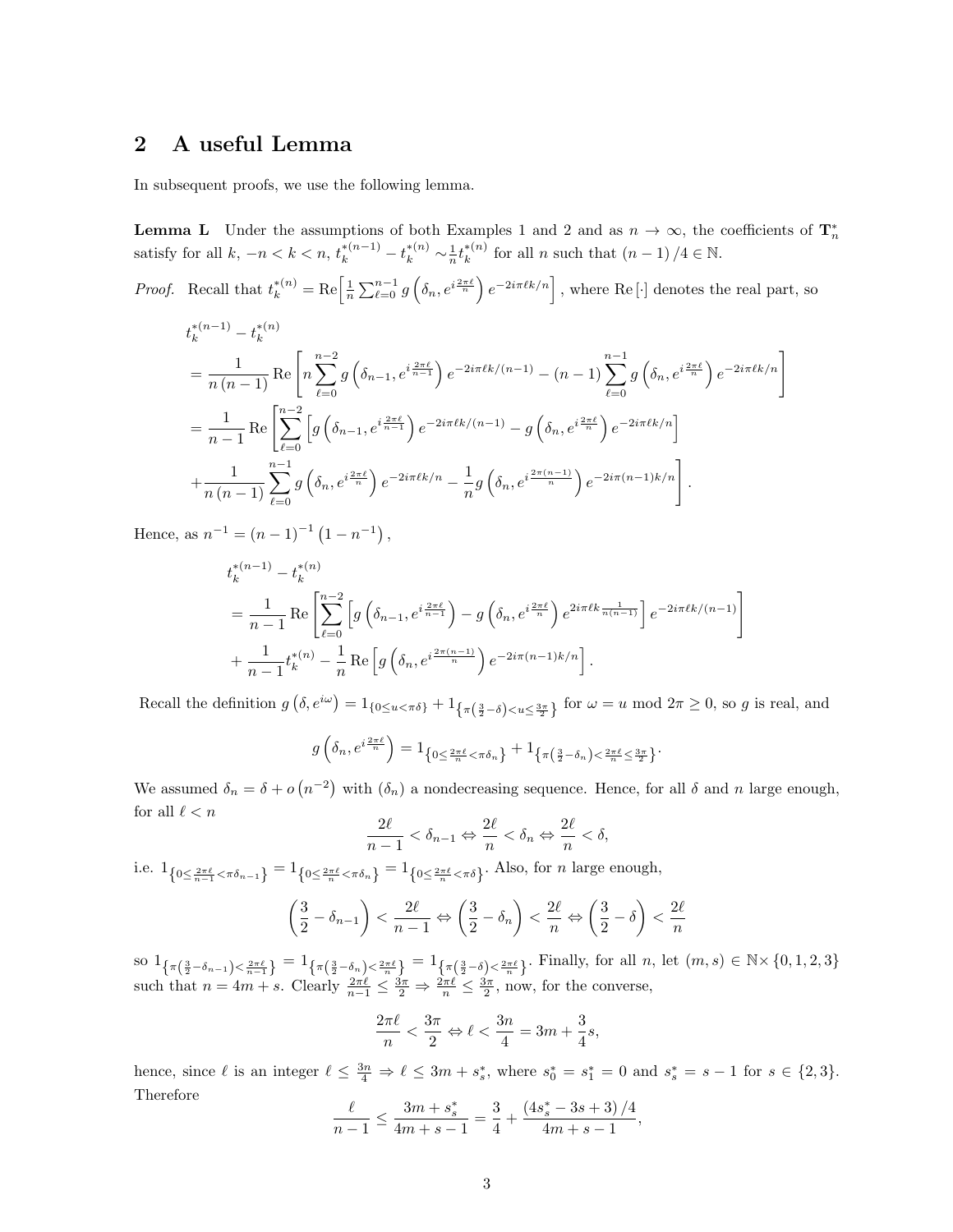where  $4s_s^* - 3s + 3 \le 0$  for  $s = 1$ . Hence, for  $(n - 1)/4 \in \mathbb{N}$ ,

$$
\mathbf{1}_{\left\{\frac{2\pi\ell}{n-1}\leq\frac{3\pi}{2}\right\}}=\mathbf{1}_{\left\{\frac{2\pi\ell}{n}\leq\frac{3\pi}{2}\right\}}.
$$

Therefore, there exists N such that if  $n > N$  and  $(n-1)/4 \in \mathbb{N}$ ,  $g\left(\delta_{n-1}, e^{i\frac{2\pi\ell}{n-1}}\right) = g\left(\delta_n, e^{i\frac{2\pi\ell}{n}}\right) =$  $g\left(\delta,e^{i\frac{2\pi\ell}{n}}\right)$  so that

1

 $\Box$ 

$$
t_k^{*(n-1)} - t_k^{*(n)} = \frac{1}{n-1} \operatorname{Re} \left[ \sum_{\ell=0}^{n-2} g\left(\delta, e^{i\frac{2\pi\ell}{n}}\right) \left[ e^{-2i\pi\ell k/n} - e^{-2i\pi\ell k/(n-1)} \right] + \frac{1}{n-1} t_k^{*(n)} - \frac{1}{n} g\left(\delta_n, e^{i\frac{2\pi(n-1)}{n}}\right) \cos \frac{2\pi (n-1) k}{n}.
$$

The definition of  $g(\cdot, \cdot)$  implies that as  $n \to \infty$ ,  $g\left(\delta_n, e^{i\frac{2\pi(n-1)}{n}}\right) \to \lim_{\substack{u \to 2\pi \\ u \leq 2\pi}} g\left(\delta, e^{iu}\right)$  which is zero, and in particular as  $g(d, u)$  is identically zero in a neighborhood  $u \in [2\pi - \epsilon, 2\pi)$  for d in a neighborhood of  $\delta$  $(\delta > 0)$ . Hence, there exists  $M > 0$  such that for  $n > M$ ,  $g\left(\delta_n, e^{i\frac{2\pi(n-1)}{n}}\right) = 0$ . Now, if  $n > \max(M, N)$ and  $(n-1)/4 \in \mathbb{N}$ ,

$$
t_k^{*(n-1)} - t_k^{*(n)} = \frac{1}{n-1} \operatorname{Re} \left[ \sum_{\ell=0}^{n-2} g\left(\delta, e^{i\frac{2\pi\ell}{n}}\right) \left[ e^{-2i\pi\ell k/n} - e^{-2i\pi\ell k/(n-1)} \right] \right] + \frac{1}{n-1} t_{-k}^{*(n)}
$$
  
with  $(n-1)^{-1} \operatorname{Re} \left[ \sum_{\ell=0}^{n-2} g\left(\delta, e^{i\frac{2\pi\ell}{n}}\right) \left[ e^{-2i\pi\ell k/n} - e^{-2i\pi\ell k/(n-1)} \right] \right] \sim t_k^{*(n)} + t_k^{*(n)}/(n-1) - t_k^{*(n-1)}$ . Hence  

$$
t_k^{*(n-1)} - t_k^{*(n)} \sim \frac{1}{n} t_k^{*(n)}
$$
(S-1)

for *n* such that  $(n-1)/4 \in \mathbb{N}$ .

# <span id="page-3-0"></span>3 Proofs relative to Example 1

We collect here the proofs related to Example 1 that shows that Assumptions T and P are satisfied for  $\mathbf{A}_n = \mathbf{T}_n^* + \eta_n \mathbf{D}_n$ , where  $\mathbf{T}_n^*$ ,  $\eta_n$  and  $\mathbf{D}_n$  are specified as in Section ??.

#### <span id="page-3-1"></span>3.1 Proof of the validity of Assumption T for the matrix  $T_n$

Assumptions  $T(i)$ , and  $T(iii.a)$  follow from the definitions of g and  $\delta_n$ . To prove that Assumption  $T(ii)$ holds, we need to show that  $\mathbf{T}_{d,n}$  belongs to the Wiener class for all  $d \in (0,1)$ . This follows from the fact that the derivative  $\frac{\partial}{\partial \omega} g(d, e^{i\omega})$  is continuous at  $\omega = 0$  for all  $d > 0$ . Hence, the Fourier series of  $g(d, e^{i\omega})$ is absolutely summable at  $\omega = 0$  (see Whittaker, 1930-31), i.e.,  $\lim_{n\to\infty} \sum_{k=-n-1}^{n-1} |t_{d,k}| < \infty$ . Hence Assumption T(ii) holds. Now, for Assumption T(iii.b), notice that for  $\delta_n \leq \delta$ ,

<span id="page-3-2"></span>
$$
t_{\delta,k}^{(n)} - t_k^{(n)} = \frac{1}{n} \sum_{\ell=\lceil n\delta_n/2 \rceil}^{\lceil n\delta/2 \rceil - 1} e^{-2i\pi k\ell/n} + \frac{1}{n} \sum_{\ell=\lfloor \frac{3n}{4} - \frac{n\delta}{2} \rfloor}^{\lfloor \frac{3n}{4} - \frac{n\delta}{2} \rfloor} e^{-2i\pi k\ell/n}, \tag{S-2}
$$

where the first sum becomes identically zero when  $\lceil n\delta_n/2 \rceil - 1 = \lceil n\delta/2 \rceil - 1$ , i.e.  $\lceil n\delta/2 \rceil - 1 < n\delta_n/2$ . It is the case when  $\frac{\lceil n\delta/2\rceil-1}{n/2}<\delta-(\delta-\delta_n)$ , i.e.  $\delta-\delta_n<\frac{\lceil n\delta/2\rceil-n\delta/2-1}{n/2}=O\left(n^{-1}\right)$ . Since  $\delta-\delta_n=o\left(n^{-2}\right)$ , there exists  $N > 0$  such that the latter expression holds for  $n > N$ . The second term in Expression [\(S–2\)](#page-3-2) is itself identically zero when  $\left\lfloor \frac{3n}{4} - \frac{n\delta_n}{2} \right\rfloor = \left\lfloor \frac{3n}{4} - \frac{n\delta}{2} \right\rfloor$ , i.e. for  $\delta = 1/2$ ,  $\left\lfloor \frac{n}{2} + \frac{n(\delta - \delta_n)}{2} \right\rfloor = \left\lfloor \frac{n}{2} \right\rfloor$  which holds for  $\frac{n(\delta-\delta_n)}{2} < 1/2$  since  $\frac{n}{2}-\left\lfloor \frac{n}{2}\right\rfloor \in \left\{0,\frac{1}{2}\right\}$ . It suffices that  $n(\delta-\delta_n) < 1$ , which holds for n large enough. Therefore  $n^2 \left(t_{\delta,k}^{(n)} - t_k^{(n)}\right)$  $\binom{n}{k}$  also becomes identically zero for n large enough, i.e.  $T(iii.b)$  holds.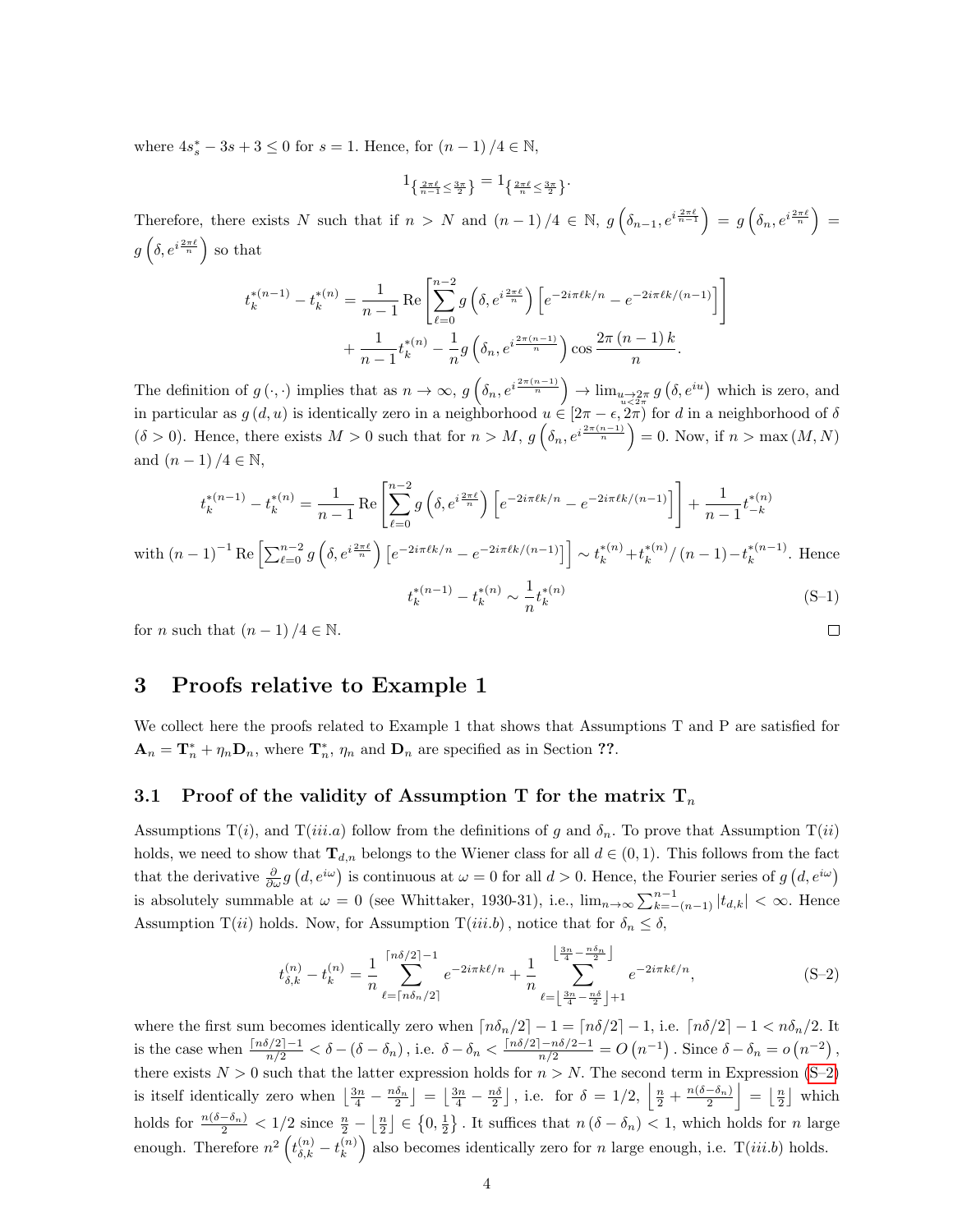# <span id="page-4-0"></span>3.2 Proof of the validity of Assumptions P(i)-(iv) for the matrix  $A_n = T_n^* +$  $\eta_n \mathbf{D}_n$

We let  $j = 1$  without loss of generality and start by showing that Assumption  $P(ii)$  holds. The elements of  $\Sigma_n$  are constant hence we set it to  $\mathbf{I}_n$  without loss of generality.

Elements  $\widetilde{\mathbf{B}_{n}(z)}_{1k}$ , for  $k = 1, ..., n$ , of the first row of  $\widetilde{\mathbf{B}_{n}(z)}$ , satisfy  $\widetilde{\mathbf{B}_{n}(z)}_{1k} = (-1)^{k+1} \det (\mathbf{CoB}_{n}(z)_{1k}),$ where  $\text{CoB}_n(z)_{\ell k}$  is the  $(\ell, k)$  entry of the matrix of cofactors of  $\text{B}_n(z)$ . We consider first  $\text{CoB}_n(z)_{11}$ which is

$$
\mathbf{CoB}_{n}(z)_{11} = \begin{bmatrix} 1 - t_{0}^{*(n)} z & - (t_{1}^{*(n)} + \eta_{n} \gamma_{23}^{(n)}) z & \cdots & - (t_{n-2}^{*(n)} + \eta_{n} \gamma_{2n}^{(n)}) z \\ - (t_{1}^{*(n)} + \eta_{n} \gamma_{32}^{(n)}) z & 1 - t_{0}^{*(n)} z & \vdots & \vdots \\ \vdots & \vdots & \ddots & \vdots \\ - (t_{n-2}^{*(n)} + \eta_{n} \gamma_{n2}^{(n)}) z & \cdots & - (t_{1}^{*(n)} + \eta_{n} \gamma_{n(n-1)}^{(n)}) z & 1 - t_{0}^{*(n)} z \end{bmatrix}
$$

where  $\gamma_{\ell k}$  denotes the  $(\ell, k)$  entry of  $\mathbf{D}_n$ . Denoting respectively by  $\mathbf{T}_n^{*(1)}$  and  $\mathbf{D}_n^{(1)}$  the submatrices of  $\mathbf{T}_n^*$  and  $\mathbf{D}_n$  of dimension  $n-1$  obtained by removing their first row and first column,  $\mathbf{CoB}_n(z)_{11}$  can be written in a matrix form as

$$
\mathbf{CoB}_{n}(z)_{11} = \mathbf{B}_{n-1}(z) - \left(\mathbf{T}_{n-1}^{*} - \mathbf{T}_{n}^{*(1)} + \eta_{n-1}\mathbf{D}_{n-1} - \eta_{n}\mathbf{D}_{n}^{(1)}\right)z.
$$
 (S-3)

.

,

Now Lemma L implies that for  $(n-1)/4 \in \mathbb{N}$ ,  $\mathbf{CoB}_n(z)_{11} = \mathbf{I}_{n-1} - z\mathbf{T}_{n-1}^* + \mathbf{O}\left(\frac{z}{n}\mathbf{T}_{n-1}^*\right)$ , hence det  $\mathbf{CoB}_n(z)_{11} \sim \det (\mathbf{I}_{n-1} - z \mathbf{T}_{n-1}^*) = \det \mathbf{B}_{n-1}(z)$ . This constitutes the first part of the proof.

We now turn to P(*i*). We first consider  $\widetilde{\mathbf{B}_n(z)}_{1k}$ ,  $\forall k \neq 1$ , for  $z < 1$ . By symmetry of the system, we can in fact focus the proof on  $\widetilde{\mathbf{B}_n(z)}_{12}$ . Ignoring  $\eta_n \mathbf{D}_n$  which is of lower order, as  $n \to \infty$ :

$$
\widetilde{\mathbf{B}_{n}(z)}_{12} \sim -\det \begin{pmatrix}\n-t_{1}^{*(n)}z & -t_{1}^{*(n)}z & \cdots & -t_{n-2}^{*(n)}z \\
-t_{2}^{*(n)}z & 1-t_{0}^{*(n)}z & \ddots & \vdots \\
\vdots & \ddots & \ddots & -t_{1}^{*(n)}z \\
-t_{n-1}^{*(n)}z & -t_{n-3}^{*(n)}z & \cdots & 1-t_{0}^{*(n)}z\n\end{pmatrix}
$$

The key feature that is shared by all the  $\widetilde{\mathbf{B}_{n}(z)}_{1k}$ , for  $k \neq 1$ , is that one of their columns (here the first) contains no element from the diagonal of  $B_n(L)$  (where a 1 appears). Hence

$$
\widetilde{\mathbf{B}_{n}(z)}_{12} \sim -\left(\max_{0 \leq k \leq n} \left| t_{k}^{*(n)} \right| z\right) \det \left(\begin{bmatrix} \frac{-t_{1}^{*(n)}}{\max_{0 \leq k \leq n} \left| t_{k}^{*(n)} \right|} & -t_{2}^{*(n)} z & \cdots & -t_{n-2}^{*(n)} z\\ \frac{-t_{1}^{*(n)}}{\max_{0 \leq k \leq n} \left| t_{k}^{*(n)} \right|} & 1 - t_{0}^{*(n)} z & \ddots & \vdots\\ \vdots & \vdots & \ddots & -t_{1}^{*(n)} z\\ \frac{-t_{n-1}^{*(n)}}{\max_{0 \leq k \leq n} \left| t_{k}^{*(n)} \right|} & -t_{n-3}^{*(n)} z & \cdots & 1 - t_{0}^{*(n)} z \end{bmatrix}\right).
$$

Without loss of generality, we assume for instance that  $\max_{0 \le k \le n} |t_k^{*(n)}|$  $\left. \frac{1}{k}^{*(n)} \right| = \left| t_1^{*(n)} \right|$ . Lemma  $\text{L}(i)$  shows that for  $k \neq 0$ ,  $t_k^{*(n)} = O(n^{-1})$ , hence,

$$
\widetilde{\mathbf{B}_n(z)}_{12} = O\left(\frac{z}{n}\right) \det \left( \begin{bmatrix} -1 & \mathbf{O}\left(n^{-1}\right) \\ \mathbf{O}\left(1\right) & \mathbf{B}_{n-2}\left(z\right) \end{bmatrix} \right).
$$

Using the formula for the determinant of partitioned matrices, the determinant on the right-hand side of the latter expression satisfies, as  $n \to \infty$ , det  $(\mathbf{B}_{n-2}(z) + \mathbf{O}(n^{-1})) = O(\det(\mathbf{B}_{n-2}(z)))$ , see Abadir and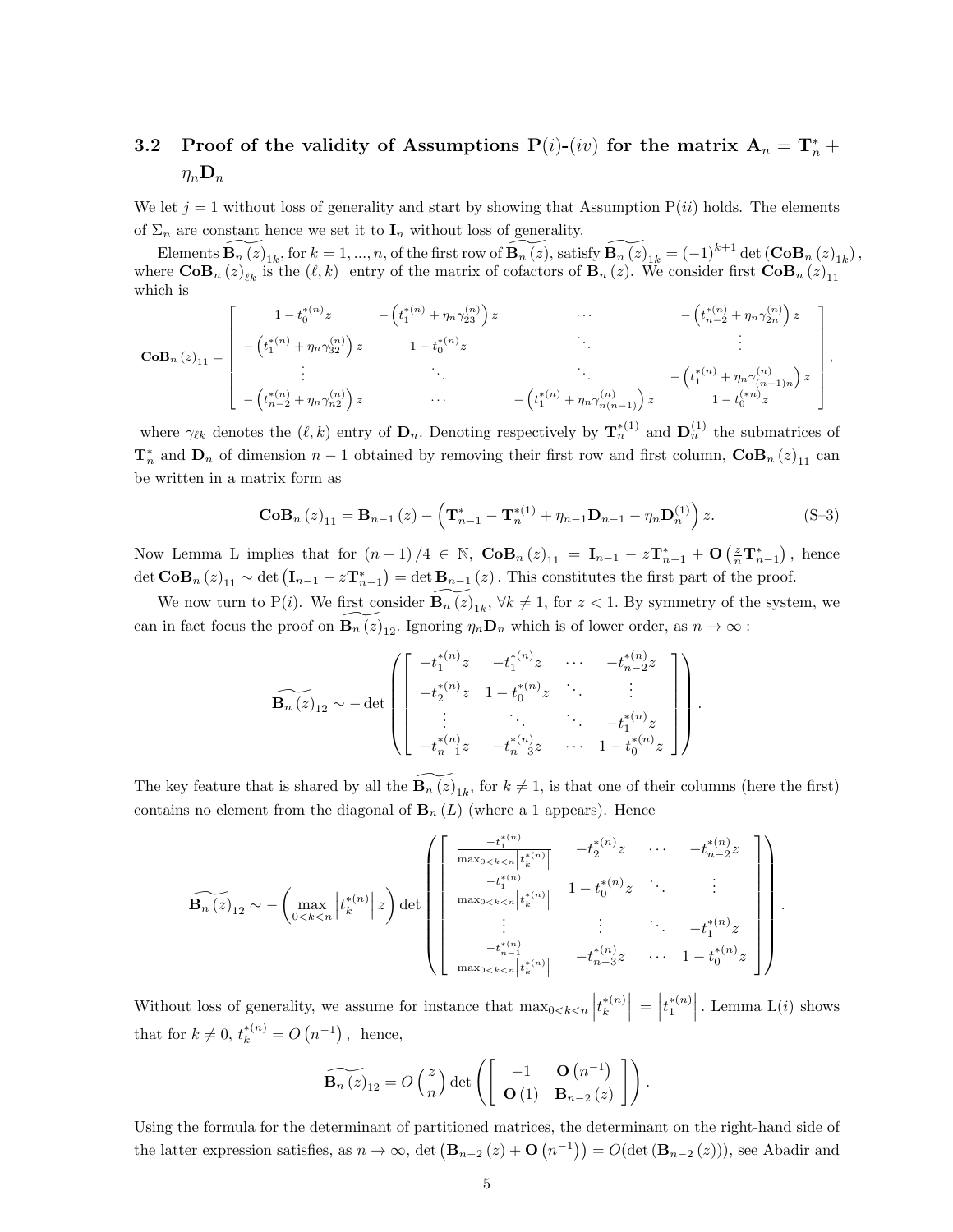Magnus (2005, result 12.30). Therefore

<span id="page-5-1"></span>
$$
\widetilde{\mathbf{B}_{n}(z)}_{12} = O\left(n^{-1}\det\left(\mathbf{B}_{n-2}(z)\right)\right). \tag{S-4}
$$

For any polynomial P, let deg P denote its degree. Now, we introduce the Hadamard polynomial product, which is defined for  $P(z) = \sum_{k\geq 0} p_k z^k$  and  $Q(z) = \sum_{k\geq 0} q_k z^k$  as  $P \circ Q(z) = \sum_{k=0}^{\min(\text{deg }P, \text{deg }Q)} p_k q_k z^k$ and  $P(z)^{02} = P(z) \circ P(z)$ . Below,  $[P(z)]_{z=1}$  refers to  $\overline{P(z)}$  evaluated at  $z = 1$ . Hence,

<span id="page-5-3"></span>
$$
\text{Var}\left[\sum_{k\neq j} \frac{\widetilde{\mathbf{B}_{n}}(z)_{jk}}{\det(\mathbf{B}_{n}(z))} \epsilon_{kt}\right] = \sum_{k\neq j} \left| \frac{\widetilde{\mathbf{B}_{n}}(z)_{jk}}{\det(\mathbf{B}_{n}(z))} \right|_{z=1}^{2} \sigma_{\epsilon_{k}}^{2},\tag{S-5}
$$

where Expression [\(S–4\)](#page-5-1) implies

<span id="page-5-2"></span>
$$
\sum_{k=2}^{n} \left| \frac{\widetilde{\mathbf{B}_{n}(z)}_{1k}}{\det(\mathbf{B}_{n}(z))} \right|^{o2} = \sum_{k=2}^{n} O\left( \left[ n^{-1} \right]^{2} \left| \frac{\det(\mathbf{B}_{n-2}(z))}{\det(\mathbf{B}_{n}(z))} \right|^{o2} \right) = O\left( n^{-1} \left| \frac{\det(\mathbf{B}_{n-2}(z))}{\det(\mathbf{B}_{n}(z))} \right|^{o2} \right).
$$
 (S-6)

The circulant matrix  $\mathbf{I}_n - z\mathbf{C}_n$  associated to  $\mathbf{B}_n(z)$  has symbol  $1 - g(\delta_n, \cdot) z$  since  $\mathbf{D}_n$  is antisymmetric. Hence, as  $n \to \infty$ , under Assumption T (using the same argument as used in proving Theorem ??),

$$
\frac{\det\left(\mathbf{B}_{n-1}\left(z\right)\right)}{\det\left(\mathbf{B}_{n}\left(z\right)\right)} \sim \frac{\det\left(\mathbf{I}_{n-1} - z\mathbf{C}_{n-1}\right)}{\det\left(\mathbf{I}_{n} - z\mathbf{C}_{n}\right)}.\tag{S-7}
$$

The limit  $(1-z)^{-1/2}$  is finite for  $z < 1$  so  $\det(\mathbf{B}_{n-2}(z))$  $\frac{\operatorname{et}(\mathbf{B}_{n-2}(z))}{\operatorname{det}(\mathbf{B}_{n}(z))}$  $\circ^2 =$  $\det(\mathbf{B}_{n-2}(z)) \det(\mathbf{B}_{n-1}(z))$  $\frac{\det(\mathbf{B}_{n-2}(z))\det(\mathbf{B}_{n-1}(z))}{\det(\mathbf{B}_{n-1}(z))\det(\mathbf{B}_n(z))}$ <sup>o2</sup>, i.e. as  $n \to \infty$  $\begin{array}{c} \begin{array}{c} \begin{array}{c} \end{array} \\ \begin{array}{c} \end{array} \end{array} \end{array}$  $\det(\mathbf{B}_{n-2}(z))$  $\frac{\operatorname{et}(\mathbf{B}_{n-2}(z))}{\operatorname{det}(\mathbf{B}_{n}(z))}$  $\left| (1-z)^{-1} \right|$ <sup>o2</sup>, where  $\left| (1-z)^{-1} \right|$  $\int_{0}^{\infty} = \sum_{k=0}^{\infty} |z|^k = (1 - |z|)^{-1}$ . Hence the expression on the right-hand side in Expression [\(S–6\)](#page-5-2) is  $O(n^{-1})$  when  $z \neq 1$ .

Now for  $z \to 1$ , the truncated polynomial  $\left[ (1-z)^{-1} \right]^+$  evaluated at  $z = 1$  takes the value t so  $\sum_{k=2}^n$  $\begin{array}{c} \hline \rule{0pt}{2.2ex} \\ \rule{0pt}{2.2ex} \end{array}$  $\widetilde{\frac{\mathbf{B}_n(z)_{1k}}{\det(\mathbf{B}_n(z))}}$  $\begin{array}{c} \hline \rule{0pt}{2.5ex} \\ \rule{0pt}{2.5ex} \end{array}$ ◦2  $z=1$  $= O(n^{-1})$ . Together with Expression [\(S–5\)](#page-5-3), this shows that Assumption P(i) holds.

We now conclude by proving the validity of Assumption  $P(iv)$ . The assumption follows from Assumption T for  $\mathbf{T}_n$ . By construction,  $\mathbf{T}_n^*$  is real valued and bounded. By transitivity of asymptotic equivalence (see Gray, 2006, Theorem 2.1),

$$
\frac{\det (\mathbf{I}_{n-1} - \mathbf{T}_{n-1}^* z)}{\det (\mathbf{I}_n - \mathbf{T}_n^* z)} \sim \frac{\det (\mathbf{I}_{n-1} - \mathbf{C}_{n-1} z)}{\det (\mathbf{I}_n - \mathbf{C}_n z)} \sim \frac{\det (\mathbf{I}_{n-1} - \mathbf{T}_{n-1} z)}{\det (\mathbf{I}_n - \mathbf{T}_n z)}.
$$

Now the circulant matrix associated with  $\eta_n \mathbf{D}_n$  has negligible asymptotic entries so  $\mathbf{A}_n \sim \mathbf{C}_n$  and the result follows.

### <span id="page-5-0"></span>4 Proofs relative to Example 2

In this example, many of the results follow from Lemma L and the proofs of Example 1. Assumptions  $T(i)$  and  $T(ii)$ , and  $T(iii.a)$  hold as shown in Subsection [3.1.](#page-3-1) Now  $\delta_n = \delta$  for all n so  $t_{\delta,k}^{(n)} - t_k^{(n)} \equiv 0$  and Assumption  $T(iii.b)$  holds as well. We now consider Assumption  $P(i)-(iv)$ . The proof of  $P(ii)$  follows the lines of the proof provided in Example 1, so  $\widetilde{\mathbf{B}_{n}(z)}_{11} \sim \det(\mathbf{B}_{n-1}(z))$  as  $n \to \infty$ . As for Assumption P(i), if  $\sigma_{n,k}^2 = o(n^{-1})$  then  $\sum_{\substack{k=1 \ k \neq j}}^n \sigma_{n,k}^2 = o(1)$  so  $\sum_{\substack{k=1 \ k \neq j}}^n$  $\left[\frac{\widetilde{\mathbf{B}_{n}(z)}_{jk}}{\det(\mathbf{B}_{n}(z))}\right]_{z=1}^{+ \circ 2}$  $\sigma_{n,k}^2 = O\left(\sum_{\substack{k=1 \ k \neq j}}^{n} \sigma_{n,k}^2\right) = o\left(1\right).$ Finally P(*iii*) holds by construction and Assumption P(*iv*) also holds since  $\mathbf{A}_n = \mathbf{T}_n^*$ .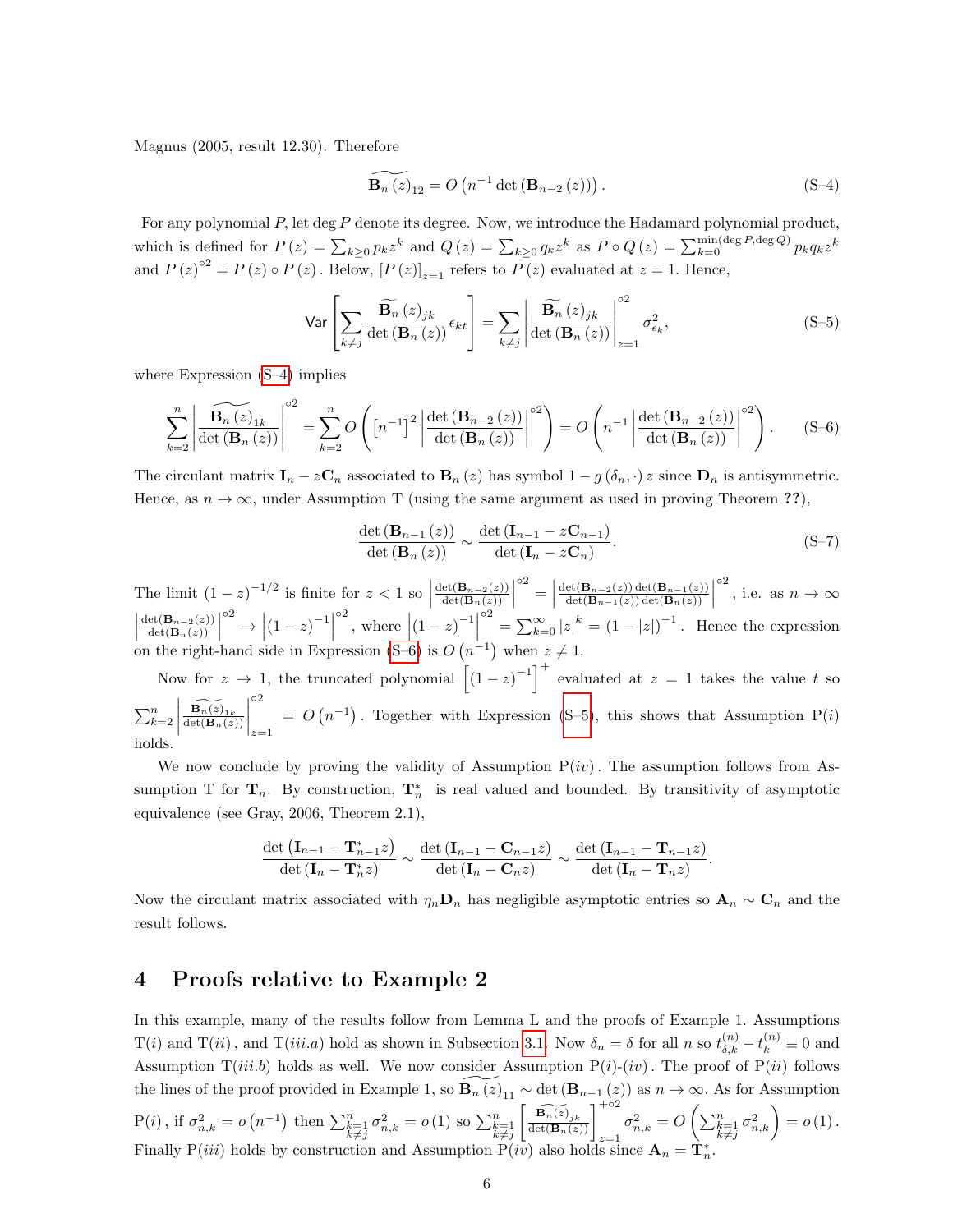# <span id="page-6-0"></span>5 Proof of Expression (5)

Since  $\mathbf{T}_n^* = \text{Re}(\mathbf{T}_n)$ , we start expressing the coefficients of the latter matrix. Since  $g(\delta, x) = 1_{\{0 \le x < \pi \delta\}} + 1_{\{\pi(\frac{3}{2} - \delta) < x \le \frac{3\pi}{2}\}}$  for  $\delta \in (0, 1)$  and  $x \in [0, 2\pi]$ , the coefficients of  $\mathbf{T}_n$  satisfy:

$$
t_{-k}^{(n)} = \frac{1}{n} \sum_{\ell=0}^{n-1} 1_{\{\ell \le \frac{n\delta_n}{2}\}} e^{2i\pi k\ell/n} + \frac{1}{n} \sum_{\ell=0}^{n-1} 1_{\{(\frac{3n}{4} - \frac{n\delta_n}{2}) < \ell \le \frac{3n}{4}\}} e^{2i\pi k\ell/n}
$$
  
= 
$$
\frac{1}{n} \sum_{\ell=0}^{\lfloor n\delta_n/2 \rfloor - 1} e^{2i\pi k\ell/n} + \frac{1}{n} \sum_{\ell=\lfloor \frac{3n}{4} - \frac{n\delta_n}{2} \rfloor + 1}^{\lfloor \frac{3n}{4} \rfloor} e^{2i\pi k\ell/n}.
$$

Hence, for  $k = 0$ ,  $t_0^{(n)} = t_0^{*(n)}$ , i.e.,  $t_0^{(n)} = \frac{\lceil n\delta_n/2 \rceil + \lfloor \frac{3n}{4} \rfloor - \lfloor \frac{3n}{4} - \frac{n\delta_n}{2} \rfloor}{n}$  so

$$
t_0^{(n)} = \frac{1}{n} \left( \left\lceil n\delta_n/2 \right\rceil - n\delta_n/2 + \left\lfloor \frac{3n}{4} \right\rfloor - \frac{n\delta_n}{2} - \left\lfloor \frac{3n}{4} - \frac{n\delta_n}{2} \right\rfloor \right)
$$
  
=  $\frac{1}{n} \left( n\delta_n + \left\lceil n/4 + o\left(n^{-1}\right) \right\rceil - n/4 + \left\lfloor \frac{3n}{4} \right\rfloor - \frac{n}{4} - \left\lfloor \frac{3n}{4} - \frac{n}{4} + o\left(n^{-1}\right) \right\rfloor + o\left(n^{-1}\right) \right)$   
=  $\delta + (\delta_n - \delta) + \frac{1}{4} \left( \frac{\left\lceil n/4 \right\rceil - n/4}{n/4} + o\left(n^{-1}\right) \right) - \frac{1}{2} \left( \frac{\left\lfloor \frac{3n}{4} - \frac{n}{4} \right\rfloor - \left\lfloor \frac{3n}{4} \right\rfloor - \frac{n}{4}}{\left\lfloor \frac{3n}{4} \right\rfloor - \frac{n}{4}} + o\left(n^{-1}\right) \right)$ 

yielding  $t_0^{(n)} = \delta + (\delta_n - \delta) + O(n^{-1})$ , and therefore when  $n^2 (\delta - \delta_n) \to 0$ ,  $t_0^{*(n)} = \delta + O(n^{-1})$ . Now, when  $k \neq 0$ ,

$$
t_{-k}^{(n)} = \frac{1}{n} \frac{1 - e^{2i\pi k \lceil n\delta_n/2 \rceil / n} + e^{2i\pi k \left( \left\lfloor \frac{3n}{4} - \frac{n\delta_n}{2} \right\rfloor + 1 \right) / n} - e^{2i\pi k \left( \left\lfloor \frac{3n}{4} \right\rfloor + 1 \right) / n}}{1 - e^{2i\pi k / n}}
$$
  

$$
= \frac{e^{\frac{i\pi k \left( \frac{2\lceil n\delta_n/2 \rceil}{n} \right)}}}{e^{\frac{i\pi k}{n} \left( e^{-\frac{i\pi k}{n} - e^{\frac{i\pi k}{n}} \right)}}}{e^{\frac{i\pi k}{n} \left( e^{-\frac{i\pi k}{n} - e^{\frac{i\pi k}{n}} \right)}}}
$$
  

$$
- \frac{1}{n} \frac{e^{2i\pi k \left( \left\lfloor \frac{3n}{4} \right\rfloor + 1 \right) / n \left[ 1 - e^{-2i\pi k \left( \frac{n\delta_n}{2} + \left( \left\lfloor \frac{3n}{4} \right\rfloor - \frac{n\delta_n}{2} - \left\lfloor \frac{3n}{4} - \frac{n\delta_n}{2} \right\rfloor \right) \right) / n} \right]}{e^{\frac{i\pi k}{n} \left( e^{-\frac{i\pi k}{n}} - e^{\frac{i\pi k}{n}} \right)}}
$$

so  $t_{-k}^{(n)} = \frac{1}{n} \frac{1 - e^{2i\pi k \lceil n \delta_n/2 \rceil / n} + e^{2i\pi k \left( \left\lfloor \frac{3n}{4} - \frac{n \delta_n}{2} \right\rfloor + 1 \right) / n}}{1 - e^{2i\pi k / n}} e^{2i\pi k \left( \left\lfloor \frac{3n}{4} \right\rfloor + 1 \right) / n}$  $\frac{1}{1-e^{2i\pi k/n}}$  –e  $\frac{(14 \text{ J} \cdot \text{m})}{n}$ , which yields  $t_{-k}^{(n)} = \frac{1}{n}$ n e  $rac{i\pi k\left(\frac{2\lceil n\delta_n/2\rceil}{n}\right)}{2}$  $e^{-\frac{i\pi k\left(\frac{2\lceil n\delta_n/2\rceil}{n}\right)}{2}}$  $\frac{1}{2}$  – e  $\frac{i\pi k\left(\frac{2\lceil n\delta_n/2\rceil}{n}\right)}{2}$  $e^{\frac{i\pi k}{n}}\left(e^{-\frac{i\pi k}{n}}-e^{\frac{i\pi k}{n}}\right)$ − 1 n  $e^{2i\pi k\left(\left\lfloor\frac{3n}{4}\right\rfloor+1\right)/n}\left[1-e^{-2i\pi k\left(\frac{n\delta_n}{2}+\left(\left\lfloor\frac{3n}{4}\right\rfloor-\frac{n\delta_n}{2}-\left\lfloor\frac{3n}{4}-\frac{n\delta_n}{2}\right\rfloor\right)\right)/n}\right]$  $e^{\frac{i\pi k}{n}}\left(e^{-\frac{i\pi k}{n}}-e^{\frac{i\pi k}{n}}\right)$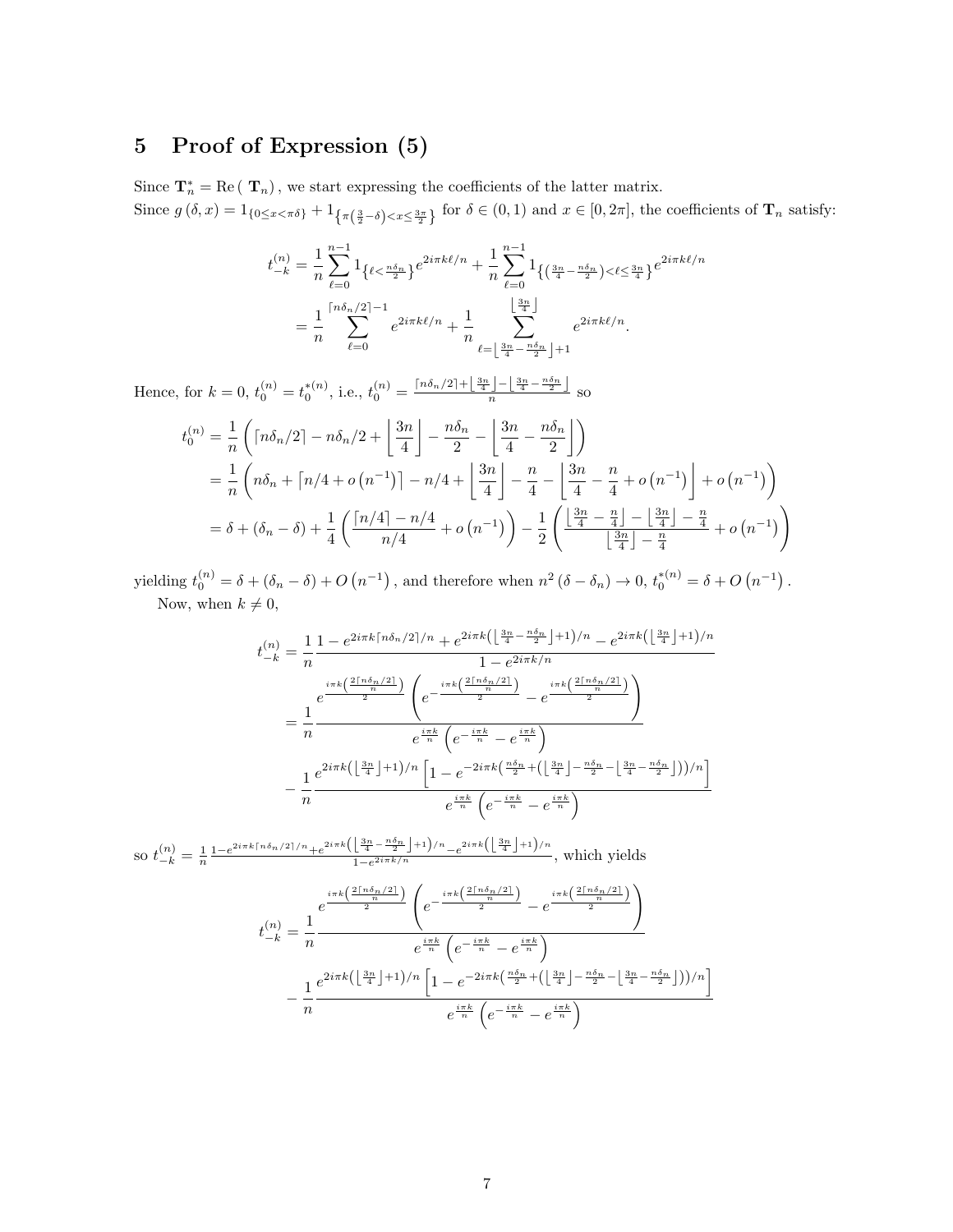simplifying further,

$$
t_{-k}^{(n)} = \frac{1}{n} \frac{e^{\frac{i\pi k \delta_n}{2} \left(\frac{\lceil n \delta_n/2 \rceil}{\delta_n n/2}\right)} \sin \left\{\frac{\pi k \delta_n}{2} \frac{\lceil n \delta_n/2 \rceil}{\delta_n n/2}\right\}}{e^{\frac{i\pi k}{n} \sin \frac{\pi k}{n}}}
$$
\n
$$
+ \frac{1}{n} \frac{e^{\frac{3i\pi k}{2} \left(1 + \frac{\lfloor 3n/4 \rfloor - 3n/4 + 1}{3n/4}\right)} e^{-\frac{i\pi k \delta_n}{2} \left(1 + \frac{\lfloor \frac{3n}{4} \rfloor - \frac{n \delta_n}{2} - \lfloor \frac{3n}{4} - \frac{n \delta_n}{2} \rfloor}{n \delta_n/2}\right)} \sin \left\{\frac{\pi k \delta_n}{2} \left(1 + \frac{\lfloor \frac{3n}{4} \rfloor - \frac{n \delta_n}{2} - \lfloor \frac{3n}{4} - \frac{n \delta_n}{2} \rfloor}{n \delta_n/2}\right)\right\}}{e^{\frac{i\pi k}{n} \sin \frac{\pi k}{n}}
$$
\n
$$
= \frac{e^{\frac{i\pi k \delta_n}{2} \left(\frac{\lceil n \delta_n/2 \rceil}{\delta_n n/2}\right)} \left(\sin \left\{\frac{\pi k \delta_n}{2} \frac{\lceil n \delta_n/2 \rceil}{\delta_n n/2}\right\}\right)}{n e^{\frac{i\pi k}{n} \sin \frac{\pi k}{n}}
$$
\n
$$
e^{\frac{i\pi k (3 - \delta_n)}{2} e^{\frac{3i\pi k}{2} \frac{\lfloor 3n/4 \rfloor - 3n/4 + 1}{3n/4} - \frac{i\pi k \delta_n}{2} \frac{\lfloor \frac{3n}{4} \rfloor - \frac{n \delta_n}{2} - \lfloor \frac{3n}{4} - \frac{n \delta_n}{2} \rfloor}{n \delta_n/2}} \sin \left\{\frac{\pi k \delta_n}{2} \left(1 + \frac{\lfloor \frac{3n}{4} \rfloor - \frac{n \delta_n}{2} - \lfloor \frac{3n}{4} - \frac{n \delta_n}{2} \rfloor}{n \delta_n/2}\right)\right\}}{n e^{\frac{i\pi k}{n} \sin \frac{\pi k}{n}}
$$
\n
$$
+ \
$$

so, finally,

$$
t_{-k}^{(n)} = \frac{\sin\frac{\pi k \delta_n}{2}}{ne^{\frac{i\pi k}{n}}\sin\frac{\pi k}{n}} \left[ e^{\frac{i\pi k \delta_n}{2} \left(\frac{\lceil n\delta_n/2\rceil}{\delta_n n/2}\right)} \frac{\sin\left\{\frac{\pi k \delta_n}{2} \frac{\lceil n\delta_n/2\rceil}{\delta_n n/2}\right\}}{\sin\frac{\pi k \delta_n}{2}} + e^{\frac{i\pi k \delta_n}{2} \left(\frac{\lceil n\delta_n/2\rceil}{\delta_n n/2}\right)} \frac{\sin\left\{\frac{\pi k \delta_n}{2} \frac{\lceil n\delta_n/2\rceil}{\delta_n n/2}\right\}}{\sin\frac{\pi k \delta_n}{2}} \frac{\sin\frac{\pi k \delta_n}{2}}{\sin\frac{\pi k \delta_n}{2}} \right\}
$$

$$
+ e^{\frac{i\pi k(3-\delta_n)}{2}} e^{\frac{3i\pi k}{2} \frac{\lceil 3n/4\rceil - 3n/4 + 1}{3n/4} - \frac{i\pi k \delta_n}{2} \frac{\lceil \frac{3n}{4} \rceil - \frac{n\delta_n}{2} - \lfloor \frac{3n}{4} - \frac{n\delta_n}{2} \rfloor}{n\delta_n/2}} \frac{\sin\left\{\frac{\pi k \delta_n}{2} \left(1 + \frac{\lfloor \frac{3n}{4} \rfloor - \frac{n\delta_n}{2} - \lfloor \frac{3n}{4} - \frac{n\delta_n}{2} \rfloor}{n\delta_n/2}\right)\right\}}{\sin\frac{\pi k \delta_n}{2}} \right].
$$

Using  $e^{i(\frac{3\pi k}{2}-x)} = (-1)^k e^{i(\frac{\pi k}{2}-x)}$ , the previous expression can be rewritten as follows:

$$
t_{-k}^{(n)} = \frac{\sin\frac{\pi k \delta_n}{2}}{n e^{\frac{i\pi k}{n}} \sin\frac{\pi k}{n}} \left[ e^{\frac{i\pi k \delta_n}{2}} + (-1)^k e^{\frac{i\pi k(1-\delta_n)}{2}} \right] + \zeta_k(\delta_n, n)
$$
  
= 
$$
\frac{\delta_n}{2} \frac{\sin_c \frac{\pi k \delta_n}{2}}{e^{\frac{i\pi k}{n}} \sin_c \frac{\pi k}{n}} \left[ e^{\frac{i\pi k \delta_n}{2}} + (-1)^k e^{\frac{i\pi k(1-\delta_n)}{2}} \right] + \zeta_k(\delta_n, n),
$$

where

$$
\zeta_k\left(\delta_n, n\right) = \left(e^{\frac{i\pi k \delta_n}{2}\left(\frac{\lceil n\delta_n/2\rceil - n\delta_n/2}{n\delta_n/2}\right)}\right) \left(\frac{\sin\left\{\frac{\pi k \delta_n}{2}\frac{\lceil n\delta_n/2\rceil}{n\delta_n/2}\right\}}{\sin\frac{\pi k \delta_n}{2}} - 1\right)
$$

$$
-e^{\frac{i\pi k(1-\delta_n)}{2}} \left(e^{\frac{3i\pi k}{2}\frac{\lfloor 3n/4\rfloor - 3n/4 + 1}{3n/4} - \frac{i\pi k \delta_n}{2}\frac{\lfloor \frac{3n}{4}\rfloor - \frac{n\delta_n}{2} - \lfloor \frac{3n}{4} - \frac{n\delta_n}{2} \rfloor}{n\delta_n/2}}\right)
$$

$$
\times \frac{\sin\left\{\frac{\pi k \delta_n}{2}\left(1 + \frac{\lfloor \frac{3n}{4}\rfloor - \frac{n\delta_n}{2} - \lfloor \frac{3n}{4} - \frac{n\delta_n}{2} \rfloor}{n\delta_n/2}\right)\right\}}{\sin\frac{\pi k \delta_n}{2}} - 1\right).
$$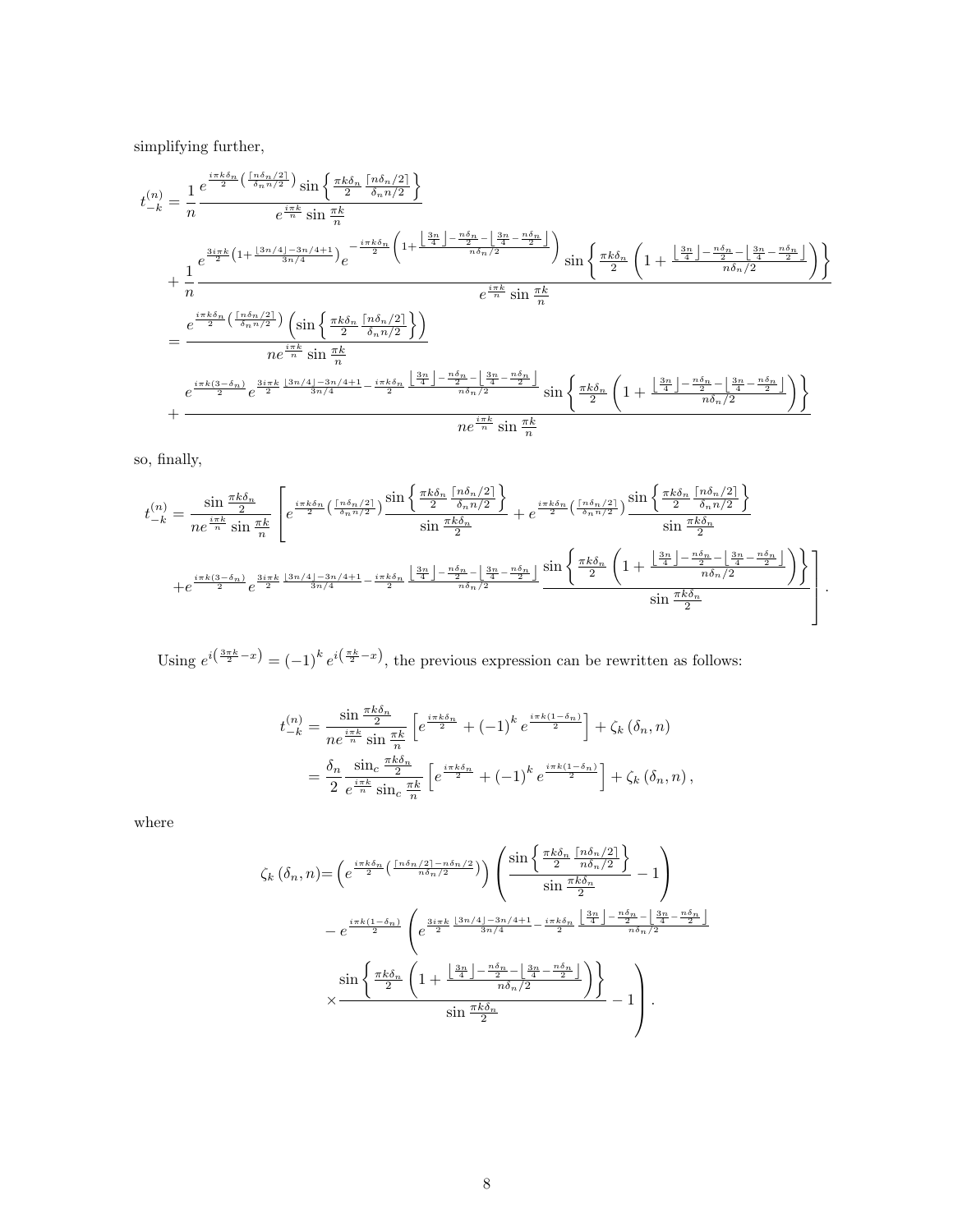Therefore

$$
t_{-k}^{(n)} = \frac{\delta_n}{2} \frac{\sin_c \frac{\pi k \delta_n}{2}}{e^{\frac{i\pi k}{n}} \sin_c \frac{\pi k}{n}} e^{\frac{i\pi k}{4}} \left[ e^{-\frac{i\pi k (1/2 - \delta_n)}{2}} + (-1)^k e^{\frac{i\pi k (1/2 - \delta_n)}{2}} \right] + \zeta_k (\delta_n, n)
$$
  
\n
$$
= \delta_n \frac{\sin_c \frac{\pi k \delta_n}{2}}{\sin_c \frac{\pi k}{n}} e^{\frac{i\pi}{2} \left( \left( \frac{1}{2} - \frac{2}{n} \right) k \right)} \left[ 1_{\{k \text{ odd}\}} e^{-i\frac{\pi}{2}} \sin \frac{\pi k \left( \frac{1}{2} - \delta_n \right)}{2} + 1_{\{k \text{ even}\}} \cos \frac{\pi k \left( \frac{1}{2} - \delta_n \right)}{2} \right] + \zeta_k (\delta_n, n)
$$
  
\n
$$
= \delta_n e^{i\frac{\pi k}{4}} \sin_c \frac{\pi k \delta_n}{2} \left[ 1_{\{k \text{ odd}\}} e^{-i\frac{\pi}{2}} \sin \frac{\pi k \left( \frac{1}{2} - \delta_n \right)}{2} + 1_{\{k \text{ even}\}} \cos \frac{\pi k \left( \frac{1}{2} - \delta_n \right)}{2} \right] \left( \frac{e^{-i\pi \frac{k}{n}}}{\sin_c \frac{\pi k}{n}} \right) + \zeta_k (\delta_n, n)
$$
  
\n
$$
= \delta_n e^{i\frac{\pi k}{4}} \sin_c \frac{\pi k \delta_n}{2} \left[ 1_{\{k \text{ odd}\}} e^{-i\frac{\pi}{2}} \sin \frac{\pi k \left( \frac{1}{2} - \delta_n \right)}{2} + 1_{\{k \text{ even}\}} \cos \frac{\pi k \left( \frac{1}{2} - \delta_n \right)}{2} \right] + \xi_k (\delta_n, n) + \zeta_k (\delta_n, n),
$$

where

$$
\xi_k(\delta_n, n) = \delta_n e^{i\frac{\pi k}{4}} \sin_c \frac{\pi k \delta_n}{2} \left[ 1_{\{k \text{ odd}\}} e^{-i\frac{\pi}{2}} \sin \frac{\pi k \left(\frac{1}{2} - \delta_n\right)}{2} + 1_{\{k \text{ even}\}} \cos \frac{\pi k \left(\frac{1}{2} - \delta_n\right)}{2} \right]
$$

$$
\times \left( \frac{e^{-i\pi \frac{k}{n}}}{\sin_c \frac{\pi k}{n}} - 1 \right).
$$

It remains to be shown that both  $\xi_k(\delta_n, n)$  and  $\zeta_k(\delta_n, n)$  are  $O(n^{-1})$ . We use the fact that, as  $x \to 0$ ,  $\sin x = x + O(x^3)$ ,  $\sin_c x = 1 + O(x^2)$  and, when  $\sin a \neq 0$ ,  $\sin (a + x) = \sin a + x \cos a + O(x^2)$  and  $\sin_{c}(a+x) = \sin_{c} a + O(x)$ . Hence

$$
\xi_{k}(\delta_{n}, n) = \left(\frac{1}{2} + O\left(\frac{1}{2} - \delta_{n}\right)\right) e^{i\frac{\pi(k-2)}{4}} \left(\sin_{c}\left(\frac{\pi k}{4}\right) + O\left(k\left(\frac{1}{2} - \delta_{n}\right)\right)\right)
$$
  

$$
\times \left[\frac{\pi k\left(\frac{1}{2} - \delta_{n}\right)}{2} + O\left(k\left(\frac{1}{2} - \delta_{n}\right)^{3}\right)\right] \left(\frac{1 + O\left(\frac{k}{n}\right)}{1 + O\left(\frac{k}{n}\right)} - 1\right)
$$
  

$$
= \frac{1}{2} e^{i\frac{\pi(k-2)}{4}} \sin_{c}\left(\frac{\pi k}{4}\right) \left(1 + O\left(\frac{1}{2} - \delta_{n}\right)\right) \times \left[\frac{\pi k\left(\frac{1}{2} - \delta_{n}\right)}{2} + O\left(k\left(\frac{1}{2} - \delta_{n}\right)^{3}\right)\right] \left(O\left(\frac{k}{n}\right)\right)
$$
  

$$
= O\left(\frac{k^{2}}{n}\left(\frac{1}{2} - \delta_{n}\right)\right) = O\left(n\left(\frac{1}{2} - \delta_{n}\right)\right),
$$

and therefore when  $n^2(1/2 - \delta_n) \to 0$ ,  $\xi_k(\delta_n, n) = o(n^{-1})$  while

$$
\zeta_{k}(\delta_{n}, n) = \left(e^{\frac{i\pi k \delta_{n}}{2}\left(\frac{\lceil n \delta_{n}/2 \rceil - n \delta_{n}/2}{n \delta_{n}/2}\right)}\right) \left(\frac{\sin\left\{\frac{\pi k \delta_{n}}{2}\frac{\lceil n \delta_{n}/2 \rceil}{n \delta_{n}/2}\right\}}{\sin\frac{\pi k \delta_{n}}{2}} - 1\right)
$$

$$
- e^{\frac{i\pi k(1-\delta_{n})}{2}} \left(e^{\frac{3i\pi k}{2}\frac{\lfloor 3n/4 \rfloor - 3n/4 + 1}{3n/4} - \frac{i\pi k \delta_{n}}{2}\frac{\lfloor \frac{3n}{4} \rfloor - \frac{n \delta_{n}}{2} - \lfloor \frac{3n}{4} - \frac{n \delta_{n}}{2} \rfloor}{n \delta_{n}/2}}\right)
$$

$$
\times \frac{\sin\left\{\frac{\pi k \delta_{n}}{2}\left(1 + \frac{\lfloor \frac{3n}{4} \rfloor - \frac{n \delta_{n}}{2} - \lfloor \frac{3n}{4} - \frac{n \delta_{n}}{2} \rfloor}{n \delta_{n}/2}\right)\right\}}{\sin\frac{\pi k \delta_{n}}{2}} - 1\right).
$$